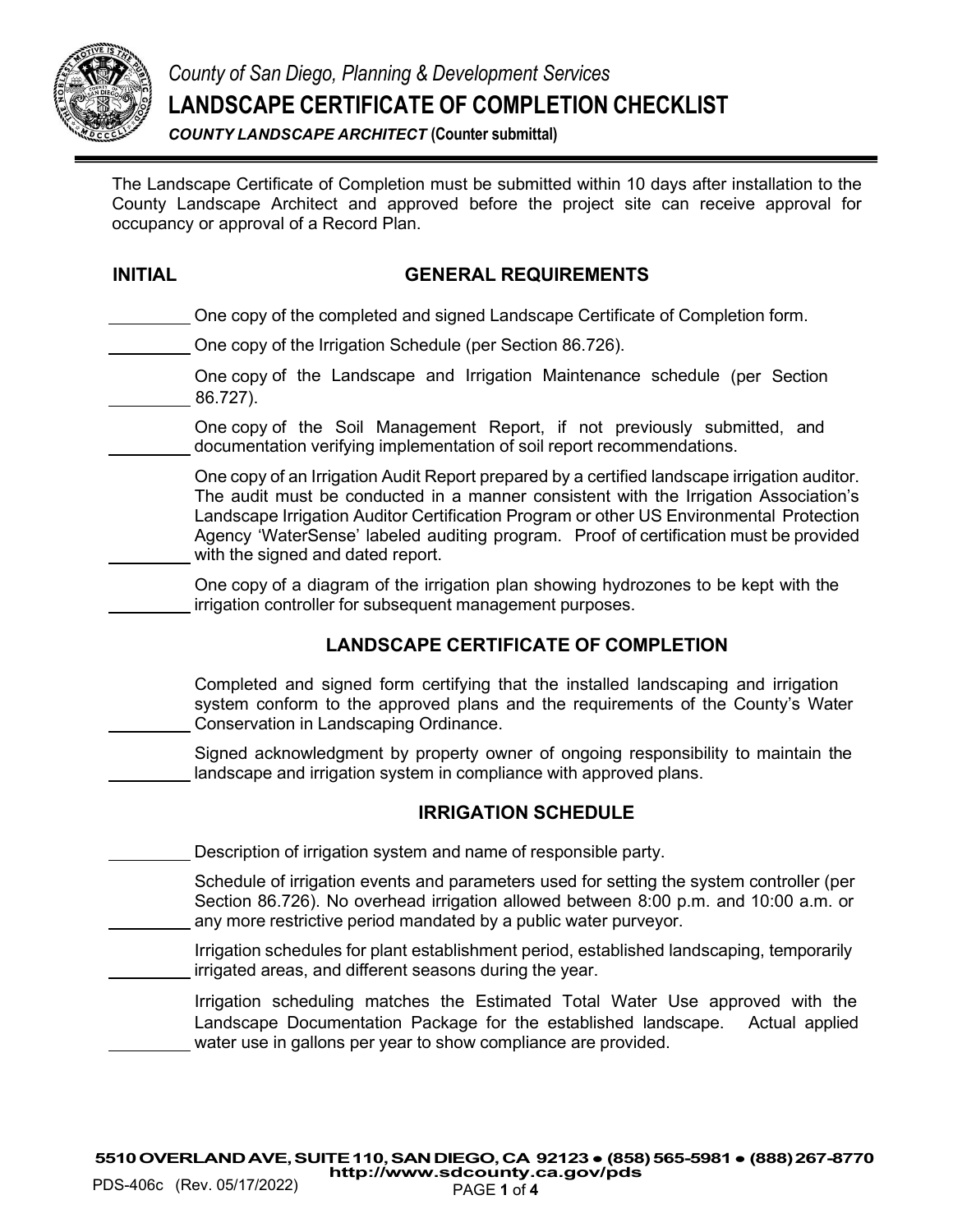

j.

### County of San Diego, PDS **LANDSCAPE CERTIFICATE OF COMPLETION CHECKLIST**

#### **INITIAL LANDSCAPE AND IRRIGATION MAINTENANCE SCHEDULE**

A regular maintenance schedule for the landscaping and irrigation is provided that includes, but is not limited to, all the requirements listed in Section 86.727 (b) and ensures continuing compliance with the Total Estimated Water Use authorized by the County.

Verification that the irrigation system, as installed, meets or exceeds the average irrigation efficiency of 0.75 and will be maintained as such has been provided.

Emergency contact information has been provided, along with identification of the name of who will be responsible for irrigation system inspection, repair and ongoing maintenance activities.

Identification of established landscape industry sustainable Best Practices for all landscape maintenance activities has been provided.

Schedule of inspection and eradication of invasive species in transitional areas and areas where cuttings from maintenance activities could be transported downstream through storm water conveyance systems.

Instructions to replace broken irrigation components with the same or equivalent parts, or components with greater efficiency, and to maintain an average irrigation efficiency factor of at least 0.75 and that precipitation/application rates will remain matched on any given valve.

Instructions to replace a removed plant with a plant that is classified within the same hydrozone.

#### **SOIL MANAGEMENT REPORT**

Soil analysis completed by a properly certified or accredited laboratory using accepted industry protocol of the landscaped areas with information on the soil texture, soil infiltration rate, pH, total soluble salts, sodium, and percent of organic matter.

Soils analyses have been provided for mass grading projects for every 25,000 square feet of area.

Soils analyses have been provided at a rate of 1 in 7 lots for multiple landscape installations such as subdivision residential projects. Landscape projects over 5,000 square feet have provided soil analyses equivalent to 15% of the total area.

Recommendations for improving the soil to efficiently utilize irrigation to sustain the health of landscape plantings.

Verification that all required compost, at the minimum rates established by the Water Conservation in Landscaping Ordinance, have been incorporated to a depth of at least 6" in depth into the soil for all landscaped areas.

Verification that all engineered soils have been installed for all vegetated BMP's.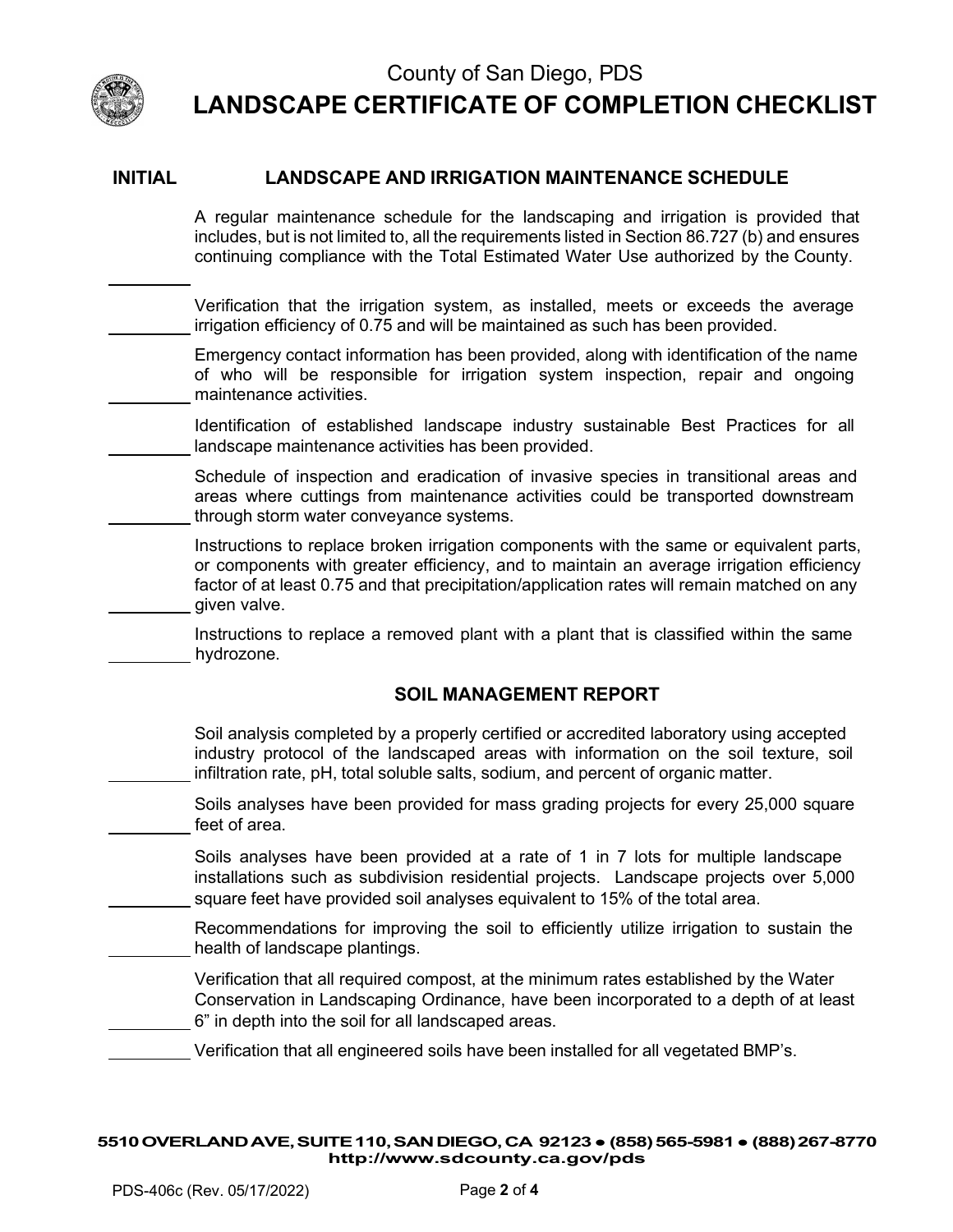

## County of San Diego, PDS

# **LANDSCAPE CERTIFICATE OF COMPLETION CHECKLIST**

| Photos shall be taken of each individual lot/parcel, all cut and fill slopes, model<br>homes, parking lots, stormwater basins/swales, tree wells, cell tower equipment<br>shelters, and all other project types with an approved Landscape Documentation<br>Package, including those properties utilizing the Prescriptive Compliance Option.<br>Photos shall be taken at a distance in order to show details as needed of all irrigation<br>components, built structures, mulch layout, and planting layout. |
|---------------------------------------------------------------------------------------------------------------------------------------------------------------------------------------------------------------------------------------------------------------------------------------------------------------------------------------------------------------------------------------------------------------------------------------------------------------------------------------------------------------|
| Photos shall be labeled and tie back to the approved landscape plans. Photos shall<br>be digital and provided in both hardcopies and on a flash drive. Hardcopies shall be<br>displayed at two to six photos per sheet. Photos shall not be taken in shade or dark<br>areas that cannot be determined to what the image is portraying. Photos shall be<br>dated.                                                                                                                                              |
| Provide photographs of all points of connections to water district meters, groundwater<br>wells, holding tanks, tie-ins to existing systems, or from a building. Label if meter is a<br>dedicated landscape irrigation meter, or overall site meter. Show photographs of<br>submeter.                                                                                                                                                                                                                         |
| Backflow prevention, master valve, flow sensor, anti-siphon valves, shut-off valves,<br>quick couplers, valve boxes. The intent is to show compliance with the approved<br>plans. Not all individual valves, valve boxes, etc. need to be photographed.                                                                                                                                                                                                                                                       |
| Weather-based automatic irrigation controller (s), rain sensor, and moisture sensors<br>within storm water basins. Show close up of all valve/sensor wiring to controller.                                                                                                                                                                                                                                                                                                                                    |
| Solar/battery operated valves, controllers.                                                                                                                                                                                                                                                                                                                                                                                                                                                                   |
| Components of drip irrigation, including flush valves, air release valves, drip valves,<br>tubing, Netafim.                                                                                                                                                                                                                                                                                                                                                                                                   |
| Tree planting along street frontage, tree staking, trees within parking lots, slopes, two<br>trees per residential lot. Show irrigation to trees.                                                                                                                                                                                                                                                                                                                                                             |
| Planting layout for groundcovers, shrubs, trees, and turf areas (including synthetic<br>turf).                                                                                                                                                                                                                                                                                                                                                                                                                |
| Slope planting, screening (noise walls, storage areas, building, surrounding<br>properties, retaining walls), stormwater basin/swale planting/tree wells.                                                                                                                                                                                                                                                                                                                                                     |
| Drainage (inlets/outlets), decorative outdoor lighting (if shown on approved landscape<br>plans).                                                                                                                                                                                                                                                                                                                                                                                                             |
| Hardscape, site furnishings, signage (including model homes, recycled water, open<br>space easements, etc).                                                                                                                                                                                                                                                                                                                                                                                                   |
| Permitted and non-permit required structures, retaining walls, fences, noise walls,<br>gates (vehicular/pedestrian).                                                                                                                                                                                                                                                                                                                                                                                          |
| Mulch (both site area mulch and that used for storm water basins (non-floating)).                                                                                                                                                                                                                                                                                                                                                                                                                             |
| Model home landscaping shall include photographs of all educational signage<br>required by Section 86.718.                                                                                                                                                                                                                                                                                                                                                                                                    |
| Model home landscaping shall include photos of rain barrel locations.                                                                                                                                                                                                                                                                                                                                                                                                                                         |
| Model home landscaping shall include photos of two trees.                                                                                                                                                                                                                                                                                                                                                                                                                                                     |
| 5510 OVERLAND AVE, SUITE 110, SAN DIEGO, CA 92123 • (858) 565-5981 • (888) 267-8770                                                                                                                                                                                                                                                                                                                                                                                                                           |

### **INITIAL PHOTO DOCUMENTATION**

**<http://www.sdcounty.ca.gov/pds>**